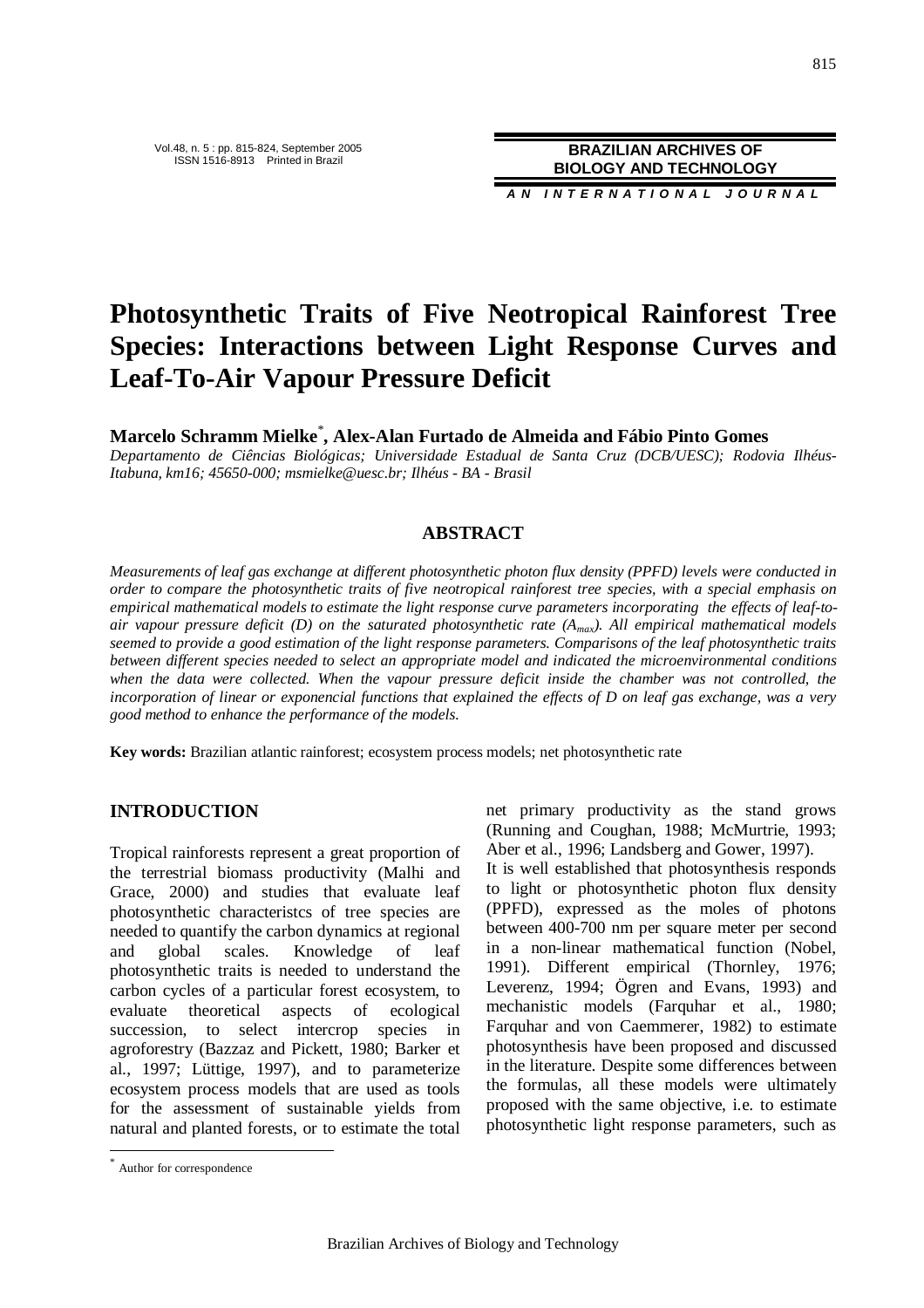the light saturated photosynthetic rate  $(A<sub>max</sub>)$  and the apparent quantum yield  $(\alpha)$  that explained the responses of photosynthesis to environmental variables and permited modelling leaf to canopy carbon exchange (Beyshlag and Ryel, 1998). Despite of the high accuracy of the mechanistic models, empirical mathematical models have the advantage that they are easily parameterized from the data collected in field conditions. Empirical models are currently used and the derived parameters have been presented and discussed in several studies about different aspects of tree and forest ecophysiology (Prado et al., 1994; Kubiske and Pregitzer, 1996; Sullivan et al., 1996; Kitajima et al., 1997; Valladares et al., 1997; Eschenbach et al., 1998; Evans et al., 2000; Hiremath, 2000). However, there are no reports on the forest ecophysiology comparing these models and the associated light response curve parameters.

Other environmental factors also affect the net photosynthetic rate such as air temperature, atmospheric  $CO<sub>2</sub>$  molar fraction and vapour pressure deficit (Nygren, 1995; Pachepsky and Acock, 1996; Day, 2000). In tropical rainforests, vapour pressure deficit changes at temporal and spatial scales (Lüttige, 1997). Because the vapour pressure deficit is directly dependent on relative humidity and air temperature (Landsberg, 1986), this microenvironmental factor is highly variable during the day or between days (Granier et al., 1996; Ishida et al., 1996) and depends on growth environmental conditions, such as forest gaps, abandoned agricultural lands or forest understory (Barker et al., 1997; Loik and Holl, 2001). High vapour pressure deficit values can induce stomatal closure and limits the influx of  $CO<sub>2</sub>$ , with a strongly effect on the diffusive phase of photosynthesis. For many tropical and temperate tree species, the closing of the stomata has been observed as a function of the increases in the evaporative demand of the atmosphere (Dolman and Van Den Burg, 1988; McCaughey and Iacobelli, 1993; Landsberg and Gower, 1997; Yang et al., 1998; Mielke et al., 1999). Also, the sensitivity of the stomata to the vapour pressure deficit is largely variable between different plant species (Franks and Farquhar, 1999).

The aim of this study was to compare the photosynthetic traits of five neotropical rainforest tree species with a special emphasis on the use of empirical models to estimate light response curve parameters and the effects of the leaf-to-air vapour

pressure deficit on the light saturated photosynthetic rates  $(A<sub>max</sub>)$ .

## **METHODS**

The measurements were performed in the arboretum of the Universidade Estadual de Santa Cruz (UESC) and at the Centro de Pesquisas do Cacau (CEPEC)/CEPLAC, both located in the county of Ilhéus (14°47'S, 39°10'W, 15 masl), and at the Estação Experimental Lemos Maia (ESMAI)/CEPLAC, located in the county of Una (15°15'S, 39°05'W, 105 masl), Bahia, Brazil. The studied species were *Caesalpinia peltophoroides* Benth. (Caesalpinaceae), *Macrolobium latifolium* Vog. (Caesalpinaceae), *Manilkara salzmannii* (DC.) Lamb. (Sapotaceae), *Theobroma cacao* L. (Sterculiaceae) and *Theobroma grandiflorum* (Wild. ex Spring) Schumann (Sterculiaceae). The first three species were grown in the UESC's arboretum, while *T. cacao* was grown in a shade house in the nursery of CEPEC/CEPLAC and *T. grandiflorum* in an agroforestry system, partially shaded by a *Cocos nucifera* L. plantation, in ESMAI/CEPLAC. Among the species studied, *C. peltophoroides*, *M. latifolium* and *M. salzmannii* were native to the southern Bahian atlantic rainforest and have been very important, both economically and ecologically. *C. peltophoroides* and *M. latifolium* are fast-growing secondary species that naturally grows at moderate shade to full sunlight, and *M. salzmannii* is a slow-growing late successional species. *T. cacao* and *T. grandiflorum* are shade tolerants late secondary species. These species are native to the Amazon basin, being cultivated in agroforestry systems.

Leaf gas exchange was measured in one single mature and completely expanded leaf of several individuals per species, always between 930-1330. Light response curves were obtained using a Portable Photosynthesis System LI-6400 (Li-Cor, USA), equipped with an artificial light source 6400-02B RedBlue. Leaf gas exchange measurements at different levels of photosynthetic photon flux density incident at leaf surface (PPFD) were made using the "Light curve" routine of the *Open 3.3* software (Li-Cor, USA). Measurements were taken at eight levels of PPFD, i.e. 0, 50, 100, 200, 400, 800, 1200 and 1600 µmol photons  $m^2 s^{-1}$ for the species growing at arboretum conditions (*C. peltophoroides*, *M. latifolium* and *M. salzmannii*) and at seven levels of PPFD, i.e. 0, 50,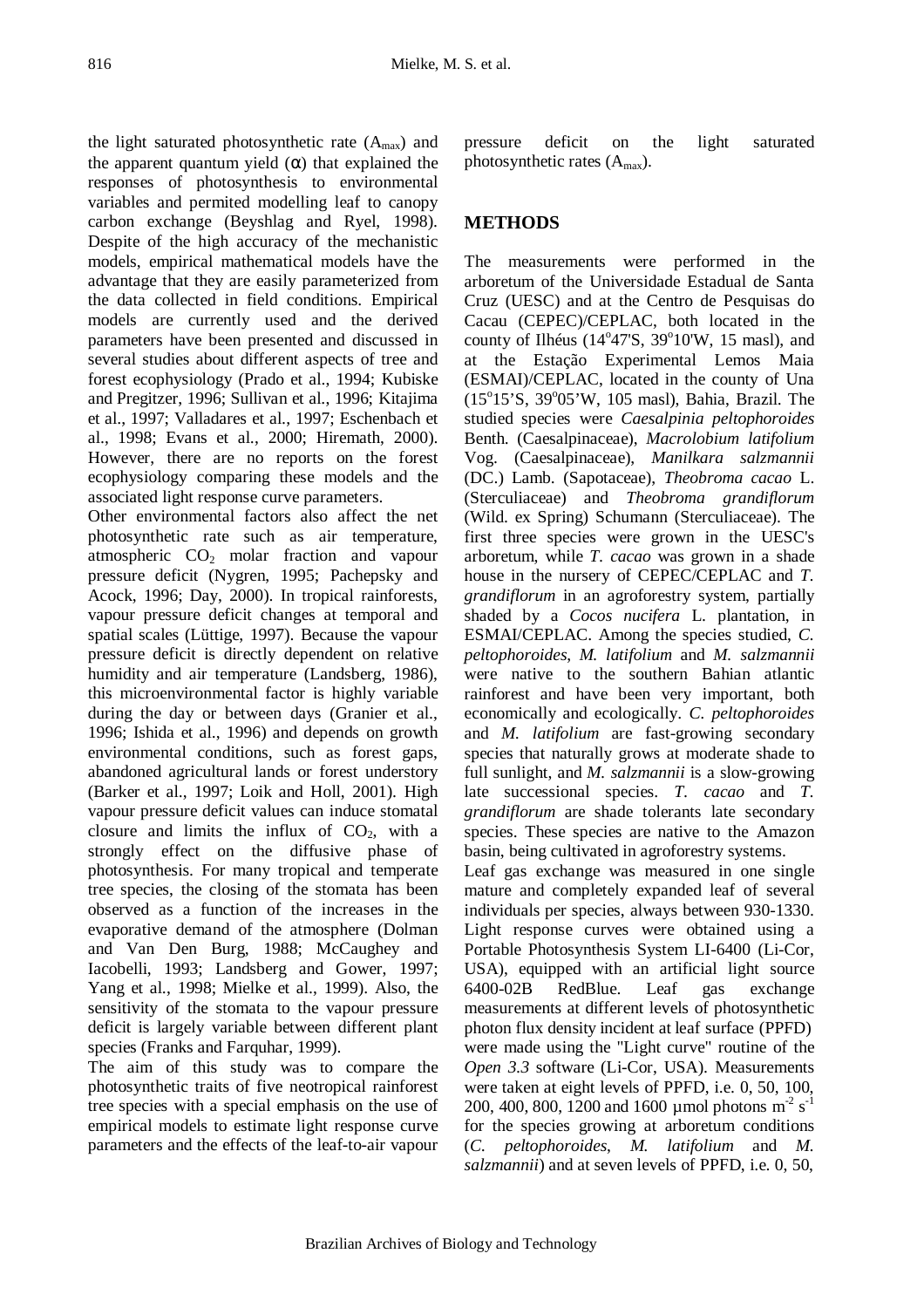100, 200, 400, 800 and 1200 µmol photons  $m^2 s^{-1}$ for the species growing in shaded and partially shaded environments (*T. cacao* and *T. grandiflorum*). The measurements were always performed from the upper to the lower values of PPFD. The minimum time allowed for the reading stabilization at each level of PPFD was 120s, and the maximum time for saving each reading was 150s. The maximum coefficient of variation allowed for each reading's save was set to 1%. Seven to nineteen light response curves per species were obtained, depending on the species and sites: *C. peltophoroides* ( $n = 7$ ), *M. latifolium* ( $n = 10$ ), *M. salzmannii* (n = 10), *T. cacao* (n = 7) and *T. grandiflorum*  $(n = 19)$ .

The net photosynthetic rate by unit of leaf area (A) and the stomatal conductance to water vapour (gs) were calculated, respectively, using the values of  $CO<sub>2</sub>$  and humidity variation inside the chamber, both measured by the infrared gas analyzer of the portable photosynthesis system. Dark respiration (Rd) corresponded to readings of PPFD =  $0 \mu$ mol photons  $m^{-2}$  s<sup>-1</sup>. With the exception of PPFD, no microenvironmental variable inside the chamber was controlled. Values of atmospheric  $CO<sub>2</sub>$  molar fraction (Ca), leaf  $(T_L)$  and air temperature inside the chamber  $(T_A)$  were obtained from the sensors of the equipment, while leaf-to-air vapour pressure deficit (D) and intercelullar air space  $CO<sub>2</sub>$  molar fraction (Ci) were estimated by the *Open 3.3* software. The ratios of intercelullar to atmospheric  $CO<sub>2</sub>$  molar fractions were calculated by dividing Ci by Ca.

To estimate photosynthetic light response parameters a simple rectangular hiperbola, described by Thornley (1976) and Landsberg (1986), was rewritten and used in the form:

$$
A = A_{max}[PPFD/(\beta + PPFD)]-Rd \qquad (Model 1)
$$

were A is the net photosysthetic rate,  $A_{\text{max}}$  is the light saturated photosynthetic rate, β is the point of inflexion of the curve, which was defined as one half of the saturated PPFD, and Rd is the dark respiration rate. Three variations of this model were tested, incorporating mathematical functions that explain the effects of D on  $A_{\text{max}}$ :

 $A=A_{max}[PPFD/(\beta+PPFD)](1-D/\gamma)$ -Rd (Model 2)  $A=A_{max}[PPFD/(\beta+PPFD)]exp(-\gamma D)$ -Rd (Model 3)  $A = A_{max}[PPFD/(\beta+PPFD)](D^{\gamma})$  $(Model 4)$ 

were  $\gamma$  is a coefficient that indicates the sensitivity of leaf gas exchange to D.

A Gauss-Newton non-linear estimate routine of Statistica for Windows, version 5.0 (StatSoft, 1995) was used to obtain the best fittings for all the models. After this procedure, the values of Amax from the models 2, 3 and 4 were corrected based on the mean value of D observed in all of the measurements  $(1.70 \pm 0.02 \text{ kPa}, \text{ n} = 388)$ . In all models, the values of the apparent quantum yield (α) were estimated as:  $\alpha = A_{\text{max}}/\beta$ .

The results were interpreted and discussed based on the different light response curve parameters estimated from the models and species environmental growth conditions. Simple statistical comparisons between the models were made by comparing the values of regression coefficients  $(r^2)$  and the graphical analysis. Residual analysis were also conducted in order to interpret the effects of D on the values of A estimated from the different models.

## **RESULTS**

Measurements of leaf gas exchange made at different days and environmental conditions generated differences in the microenvironmental variables inside the chamber (Table 1). The maximum mean values of  $D$  and  $T_A$  were observed for *T. grandiflorum*, whereas the minimum values of these variables were observed for *C. peltophoroides*. The mean values of Ca varied from 373.6 to 380.1  $\mu$ mol mol<sup>-1</sup>, for *C*. *peltophoroides* and *M. latifolium*, respectively. The average maximum values of the saturated net photosynthetic rate, measured at 1600 µmol photons m -2 s -1 for *C. peltophoroides*, *M. latifolium* and *M. salzmannii* and at 1200 µmol photons  $m^2 s^{-1}$ for *T.cacao* and *T. grandiflorum*, were observed in the species that were growing in arboretum conditions. The maximum and minimum mean values of Asat were observed for *C. peltophoroides* and *T. cacao* (10.51 and 5.69 µmol  $CO_2$  m<sup>-2</sup> s<sup>-1</sup>, respectively). Similarly, the maximum and minimum values of stomatal conductance measured simultaneously with  $A<sub>sat</sub>$  (gs<sub>sat</sub>) were also observed for these two species (0.238 mol H2O m -2 s -1 for *C. peltophoroides*, and 0.086 mol  $H_2O$  m<sup>-2</sup> s<sup>-1</sup> for *T. cacao*). The maximum values of the Ci/Ca ratio were also observed in *C.*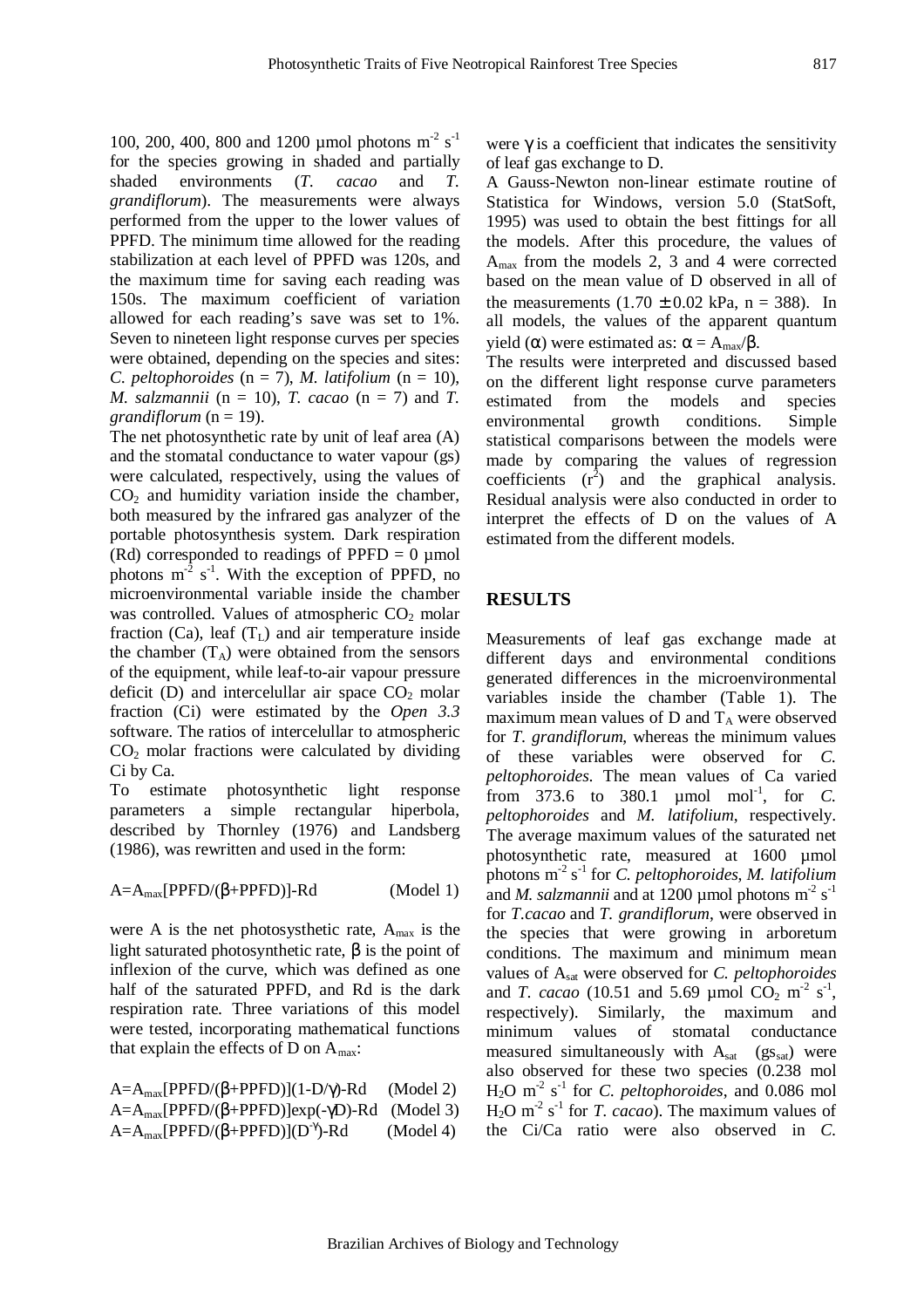*peltophoroides* (0.72) and the minimum values were observed in *T. grandiflorum* (0.61).

Based on all species, strong effects of D on Asat and gssat were observed, in which the linear and exponential functions provided the highest values of  $r^2$  (Fig. 1). Direct relationship was also observed between  $gs_{sat}$  and  $A_{sat}$  (Fig. 2), indicating a strong dependence of the saturated net photosynthetic rates to stomatal conductance.

The best fittings for Model 1 were observed for *M. latifolium* (Table 2). When the growth conditions of the species were compared, large differences between the statistical parameters were observed, but when the models were compared within the same species, little differences were observed for the regression coefficients  $(r^2)$ .

**Table 1 -** Leaf-to-air vapour pressure deficit (D), air temperature  $(T_A)$  and atmospheric CO<sub>2</sub> molar fraction (Ca), saturated values of net photosynthetic rate  $(A_{sat})$  and stomatal conductance  $(gs_{sat})$ , ratio between intercellular air space and atmospheric  $CO_2$  molar fraction (Ci/Ca), and dark respiration rate (Rd) for each of the studied species. For microclimatic variables each value represents a mean of 46 to 128 repetitions  $\pm$  SE (see Table 1). For the leaf gas exchange variables each value represents a mean of 7 to 19 repetitions  $\pm$  SE: *C. peltophoroides* (CP, n = 7), *M. latifolium* (ML, n = 10), *M. salzmannii* (MS, n = 10), *T. cacao* (TC, n = 7) and *T. grandiflorum* (TG, n = 19). The values of  $gs_{sat}$  and Ci/Ca were measured simultaneously with  $A_{sat}$ , at 1600 or 1200 µmol m<sup>-2</sup> s<sup>-1</sup>, depending on the species.

| . . <b>.</b>   |                 |                   |                   |                                                          |                                                   |                 |                                              |
|----------------|-----------------|-------------------|-------------------|----------------------------------------------------------|---------------------------------------------------|-----------------|----------------------------------------------|
| <b>Species</b> | $D$ (kPa)       | $T_A (^{\circ}C)$ | $Ca (µmol mol-1)$ | $A_{\text{sat}}$ (µmol m <sup>-2</sup> s <sup>-1</sup> ) | $gs_{sat}$ (mol m <sup>-2</sup> s <sup>-1</sup> ) | Ci/Ca           | $Rd$ (µmol m <sup>-2</sup> s <sup>-1</sup> ) |
| <b>CP</b>      | $1.42 \pm 0.40$ | $29.9 \pm 1.8$    | $373.6 \pm 3.7$   | $10.51 \pm 1.12$                                         | $0.238 \pm 0.030$                                 | $0.72 \pm 0.01$ | $1.38 \pm 0.16$                              |
| ML             | $1.42 \pm 0.27$ | $30.6 \pm 1.3$    | $380.1 \pm 3.9$   | $8.69 \pm 0.53$                                          | $0.159 \pm 0.021$                                 | $0.67 \pm 0.02$ | $0.83 \pm 0.11$                              |
| МS             | $1.53 \pm 0.43$ | $30.1 \pm 2.0$    | $374.6 \pm 2.1$   | $6.70 \pm 0.72$                                          | $0.109 \pm 0.016$                                 | $0.63 \pm 0.05$ | $1.05 \pm 0.10$                              |
| TC             | $1.83 \pm 0.70$ | $29.9 \pm 3.1$    | $376.9 \pm 11.2$  | $5.69 \pm 0.60$                                          | $0.086 \pm 0.013$                                 | $0.64 \pm 0.02$ | $1.19 \pm 0.18$                              |
| TG             | $2.20 \pm 0.51$ | $33.6 \pm 1.5$    | $377.1 \pm 6.2$   | $6.35 \pm 0.43$                                          | $0.095 \pm 0.011$                                 | $0.61 \pm 0.02$ | $1.24 \pm 0.08$                              |



**Figure 01 -** Relationships between the leaf-to-air vapour pressure deficit (D), the saturated net photosynthetic rate  $(a, A_{sat})$  and stomatal conductance  $(b, gs_{sat})$ . The values of A and gs were both measured at 1600 µmol photons  $m^2 s^{-1}$ , for *C. peltophoroides* (CP), *M. latifolium* (ML) and *M. salzmannii* (MS) or 1200 µmol photons m<sup>-2</sup> s<sup>-1</sup>, for *T. cacao* (TC) and *T. grandiflorum* (TG).  $A_{sat} = 12.27 - 2.77D$  ( $r^2 = 0.44$ );  $A_{sat} = 15.79exp(-$ 0.48D) ( $r^2 = 0.44$ );  $A_{\text{sat}} = 10.37D^{0.83}$  ( $r^2 = 0.39$ );  $gs_{\text{sat}} = 0.27 - 0.07D$  ( $r^2 = 0.44$ );  $gs_{\text{sat}}$  $= 0.41 \exp(-0.72D)$  ( $r^2 = 0.54$ ); and  $gs_{sat} = 0.22D^{-1.27}$  ( $r^2 = 0.49$ ). (n = 53)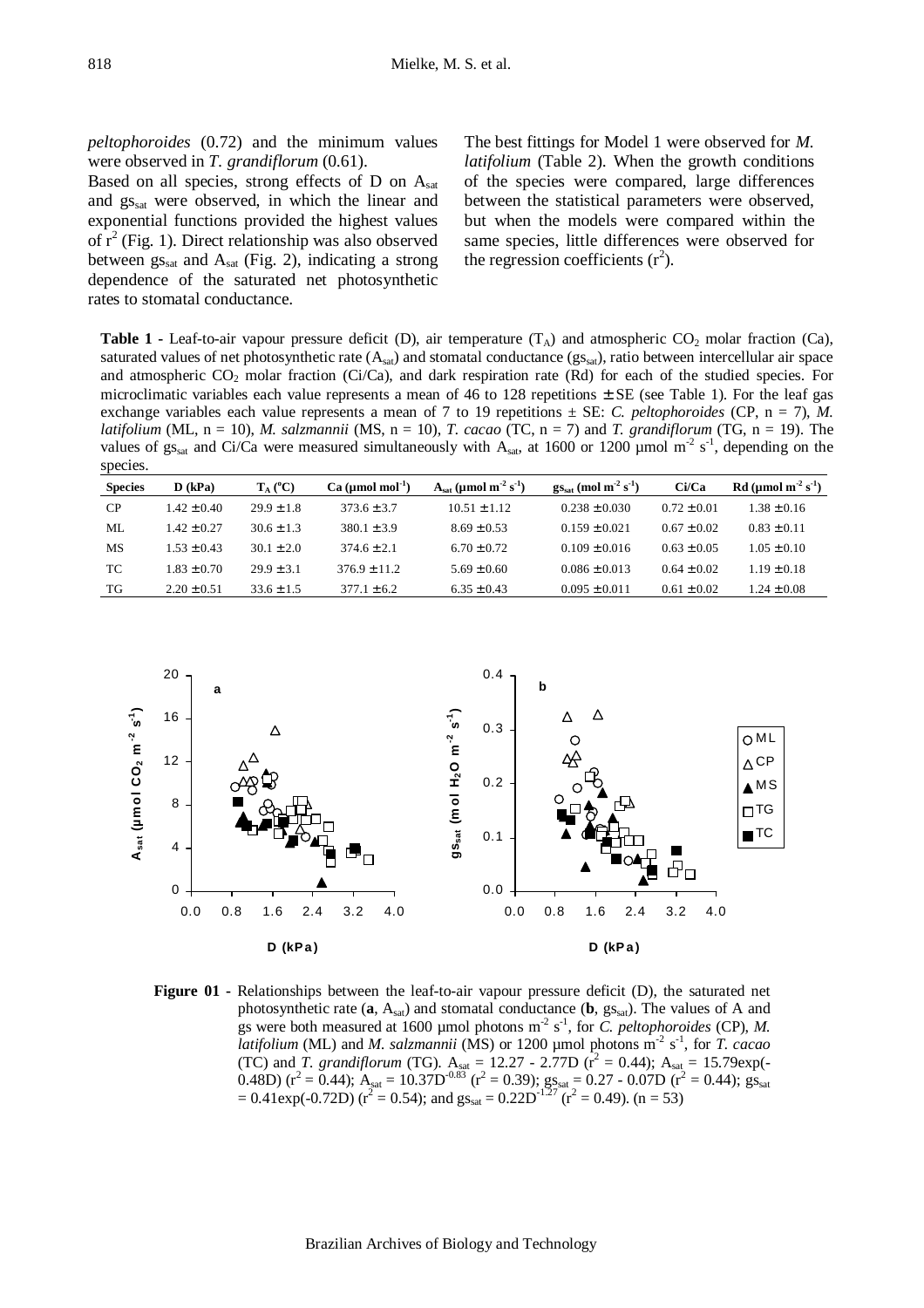**Table 2 -** Characteristics of the light response curves. For models 2, 3 and 4, the values of light response curve parameters were calculated before correcting Amax based on the mean values of D observed for all of the studied species (1.70 ± 0.02 kPa, n = 388). *C. peltophoroides* (CP), *M. latifolium* (ML), *M. salzmannii* (MS), *T. cacao* (TC) and *T. grandiflorum* (TG).

| <b>Species</b> | Model          | $A_{max}$ | B     | $\alpha$ | Rd   | $\mathbf v$ | $\mathbf{r}^2$ |
|----------------|----------------|-----------|-------|----------|------|-------------|----------------|
| ${\bf CP}$     | 1              | 12.86     | 142.9 | 0.09     | 1.38 |             | 0.84           |
|                | $\overline{c}$ | 12.36     | 163.4 | 0.08     | 1.36 | 5.94        | 0.87           |
|                | 3              | 12.39     | 161.1 | 0.08     | 1.38 | 0.21        | 0.87           |
|                | 4              | 12.27     | 158.7 | 0.08     | 1.38 | 0.28        | 0.87           |
| ML             |                | 9.79      | 122.4 | 0.08     | 0.81 |             | 0.89           |
|                | $\overline{c}$ | 9.19      | 132.1 | 0.07     | 0.75 | 4.64        | 0.92           |
|                | 3              | 9.50      | 130.4 | 0.07     | 0.77 | 0.28        | 0.92           |
|                | $\overline{4}$ | 9.22      | 127.6 | 0.07     | 0.78 | 0.39        | 0.78           |
| MS             | 1              | 7.51      | 107.3 | 0.07     | 1.06 |             | 0.69           |
|                | $\mathfrak{2}$ | 7.37      | 128.8 | 0.06     | 0.97 | 4.71        | 0.76           |
|                | 3              | 7.32      | 123.1 | 0.06     | 1.02 | 0.28        | 0.75           |
|                | 4              | 7.32      | 120.0 | 0.06     | 1.02 | 0.33        | 0.73           |
| TC             | $\mathbf{1}$   | 6.81      | 61.9  | 0.11     | 1.21 |             | 0.82           |
|                | 2              | 7.10      | 62.5  | 0.11     | 1.23 | 6.31        | 0.94           |
|                | 3              | 7.00      | 61.8  | 0.11     | 1.23 | 0.24        | 0.94           |
|                | 4              | 6.74      | 59.3  | 0.11     | 1.23 | 0.42        | 0.94           |
| TG             | $\mathbf{1}$   | 8.03      | 89.2  | 0.09     | 1.34 |             | 0.77           |
|                | $\overline{c}$ | 9.47      | 95.1  | 0.10     | 1.31 | 5.30        | 0.88           |
|                | 3              | 9.43      | 92.7  | 0.10     | 1.34 | 0.30        | 0.87           |
|                | 4              | 9.19      | 91.1  | 0.10     | 1.35 | 0.57        | 0.86           |



**Figure 02 -** Relationship between saturated stomatal conductance (gs<sub>sat</sub>) and net photosynthetic rate (A<sub>sat</sub>). The values of A and gs were both measured at 1600 µmol photons m<sup>-2</sup> s<sup>-1</sup>, for *C. peltophoroides* (CP), *M. latifolium* (ML) and *M. salzmannii* (MS) or 1200  $\mu$ mol photons m<sup>-2</sup> s<sup>-1</sup>, for *T. cacao* (TC) and *T. grandiflorum* (TG). (n = 53)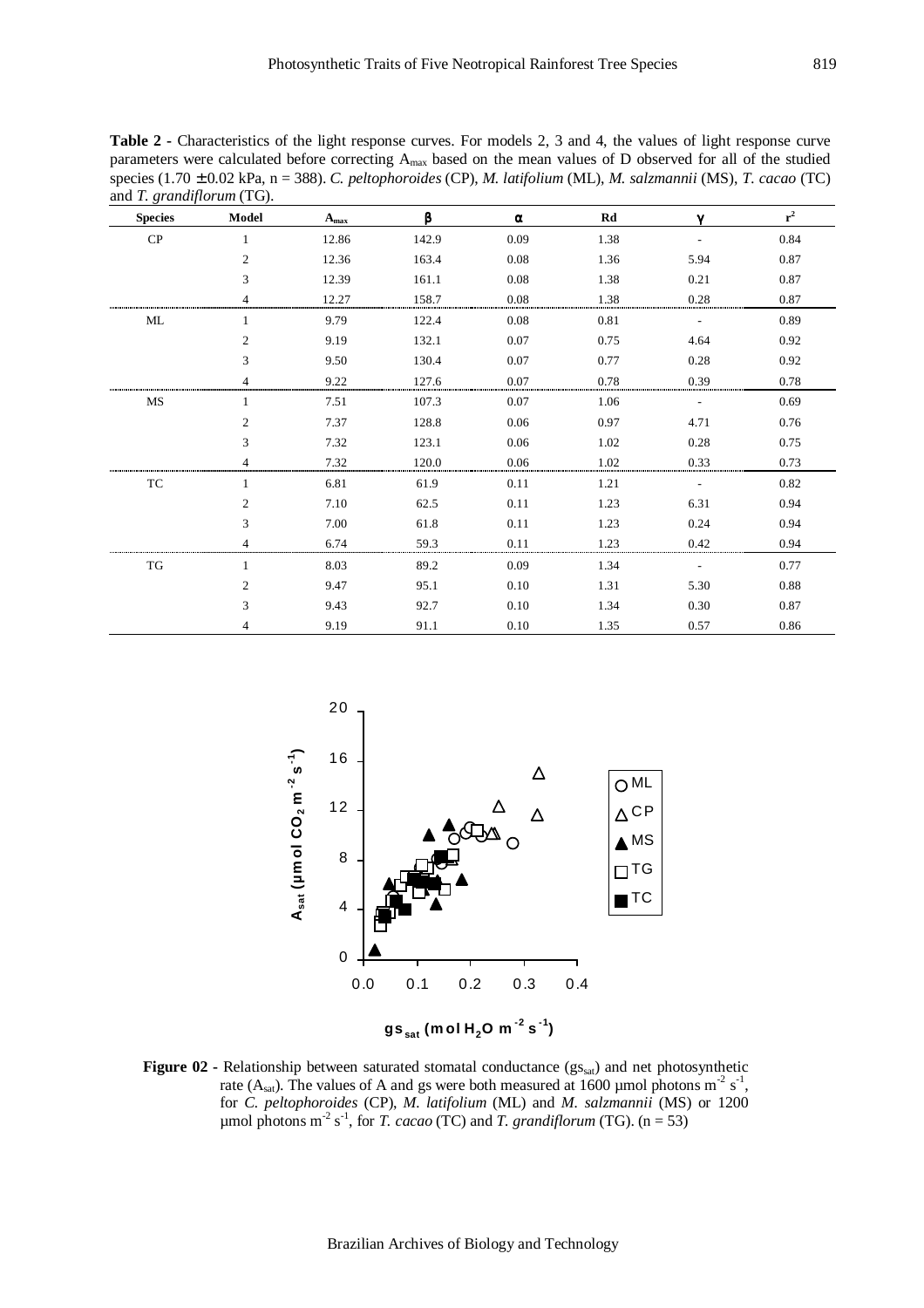Differences between the values of light response curve parameters were also observed. For all the species, the very best fittings were obtained with Models 2 and 3, in which the smallest value of  $r^2$ was observed in *M. salzmanii* (0.75). The fitted data based on Model 3 and the measured values are presented in Fig. 3.

The smallest differences between measured and estimated values of A, in all classes of D (Table 3) were observed in models in which the microenvironmental parameter was included. Model 1, on the other hand, had a tendency to underestimate A at low D and overestimate A at high D (i.e. below and above 1.5 and 3.0 kPa, respectively). The highest mean values of the residuals were also observed for the Model 1, above 2.5 kPa.

All models provided good estimates of Rd (Table 4), but a poor relationship between measured and estimated values of  $A<sub>sat</sub>$  was observed for the Model 1. In this case, the best results were observed in Models 2 and 3, in which linear or exponencial functions that explained the effects of the leaf-to-air vapour pressure deficit on leaf gas exchange, were incorporated.

## **DISCUSSION**

The observation of the highest values of  $A<sub>sat</sub>$  and gs<sub>sat</sub> in trees growing at arboretum conditions was expected because the leaves of these trees were constantly exposed to full sunlight and all were canopy trees; moreover, the environmental conditions, especially light and atmospheric  $CO<sub>2</sub>$ , have strong influences on the leaf gas exchange characteristics of the leaves (Kubiske and

Pregitzer, 1996; Sullivan et al., 1996; Evans, 2000). The average maximum values of A measured in this study were similar to those of other neotropical forest tree species in field conditions, for instance the values measured by Hogan et al. (1995) in leaves of *Anacardium excelsum* (8.62), *Cecropia longipes* (12.4), *Dydimopanix morototoni* (14.5), *Ficus obtusifolia* (13.8), *Luehea seemannii* (10.43) and *Pseudobombax septenatum* (13.1), during the wet season in a Central American semi-deciduous tropical forest in Panama, and the values measured by Hiremath (2000) in leaves of tropical fastgrowing native trees of Costa Rica, *Cedrela odorata* (10.10) *Cordia alliodora* (12.12) and *Hyeronima alchorneoides* (8.07).

At the normal growth conditions, the values of the Ci/Ca ratio were nearly constant but variable depending on the terrestrial biome types, with a tendency to be relatively higher in tropical rainforest species than xerophytic or tropical dry forest tree species (Lloyd and Farquhar, 1994; Ehleringer and Cerling, 1995). The Ci/Ca ratio is also considered as a good indicator of the stomatal limitation of photosynthesis (Farquhar and Sharkey, 1982). In the case of plant species that are more conservative in relation to water use, the lower the values of the Ci/Ca ratio, the higher is the stomatal limitation of photosynthesis. As shown in Table 1, the maximum values of Ci/Ca ratios were observed at low values of D and high values of gs. For example, the maximum mean values of A and gs were observed for *C. peltophoroides*. At the same time, high values of the Ci/Ca ratio and low values of D were observed in this species.

|            | Classes of D (kPa) |             |             |             |             |             |
|------------|--------------------|-------------|-------------|-------------|-------------|-------------|
| Model      | $0.0 - 1.0$        | $1.1 - 1.5$ | $1.6 - 2.0$ | $2.1 - 2.5$ | $2.6 - 3.0$ | $3.1 - 3.5$ |
|            | 0.41               | 0.60        | $-0.06$     | $-0.41$     | $-1.15$     | $-1.77$     |
| $\bigcirc$ | $-0.55$            | 0.17        | 0.04        | 0.03        | $-0.21$     | $-0.19$     |
| 3          | $-0.53$            | 0.14        | 0.01        | $-0.02$     | $-0.30$     | $-0.43$     |
|            | $-0.51$            | 0.23        | 0.07        | $-0.01$     | $-0.39$     | $-0.67$     |
| n          | 35                 | 129         | 116         | 64          | 34          | 10          |

**Table 3 -** Mean values of the residuals (Ameasured - Aestimated) for five classes of the leaf-to-air vapour pressure deficit (D). The analysis are related to all of the values collected from the five species studied.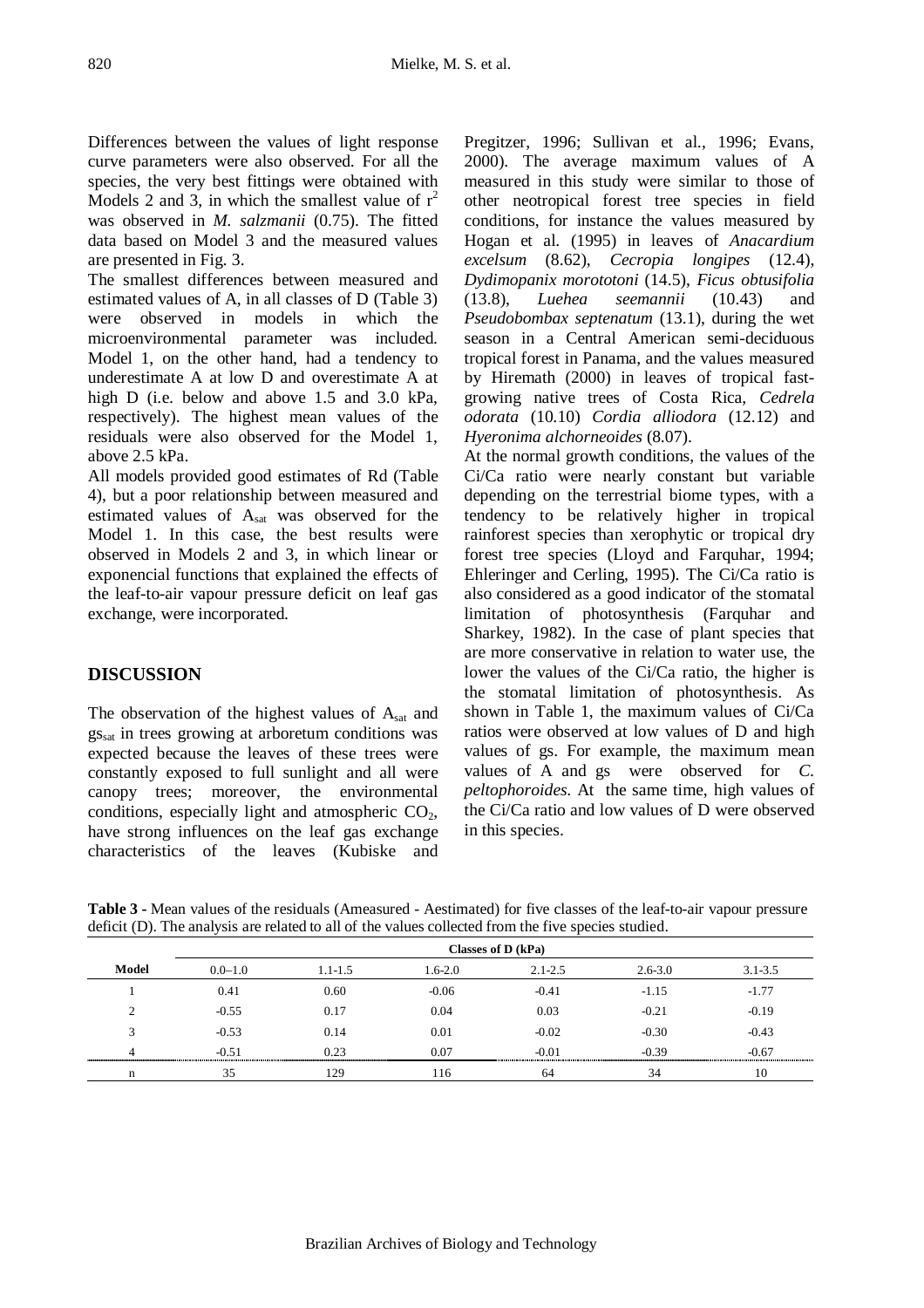821

**Table 4 -** Relationships between measured and modelled values of the dark respiration rate (Rd) and the saturated net photosynthetic rate (Assat). The measured and modelled values of Assat were obtained at 1600 µmol photons m<sup>-2</sup> s<sup>-</sup> <sup>1</sup>, for *C. peltophoroides*, *M. latifolium* and *M. salzmannii*, or 1200 µmol photons  $m^2 s^1$ , for *T. cacao* and *T. grandiflorum.*  $(n = 53)$ 

| Model | Rd (µmol $CO2$ m <sup>-2</sup> s <sup>-1</sup> ) | $Asat$ (µmol $CO2$ m <sup>-1</sup> s <sup>-1</sup> ) |
|-------|--------------------------------------------------|------------------------------------------------------|
|       | $y=-0.09+1.09x (r^2=0.97)$                       | $y=4.39+0.36x (r^2=0.37)$                            |
| ∍     | y=-0.25+1.23x ( $r^2$ =0.96)                     | $y=2.54+0.61x(r^2=0.63)$                             |
|       | y=-0.21+1.19x ( $r^2$ =0.96)                     | y=2.80+0.59x ( $r^2$ =0.61)                          |
| 4     | y=-0.19+1.18x ( $r^2$ =0.96)                     | $y=3.12+0.54x(r^2=0.56)$                             |

Different equations were proposed in order to estimate the responses of stomatal conductance to the vapour pressure deficit, such as linear (Dolman and Van Den Burg, 1988; McCaughey and Iacobelli, 1993) or exponencial (Dye and Olbrich, 1993) functions. According to Landsberg and Hingston (1997), exponencial equations are advantageous to linear ones because the latter can estimate unrealistic negative values of stomatal conductance at high values of the vapour pressure deficit.

By contrast, the linear form permits the extrapolation of the values of D, when the estimated values of A or gs are near to zero. For stomatal conductance to water vapour, these values (estimated in our present study as γ) were between 2 and 5 kPa in several tropical and temperate forest trees (Dolman and Van Den Burg, 1988; McCaughey and Iacobelli, 1993; Landsberg and Gower, 1997; Mielke et al., 1999). Because the stomata controls the exchange of  $CO<sub>2</sub>$  and  $H<sub>2</sub>O$ between the leaf and the atmosphere, and the relationship of diffusion coefficients of  $CO<sub>2</sub>$  and H2O is 1.6 (Nobel, 1991), we predicted that the estimated values of γ for photosynthesis would be higher than the values estimated for the stomatal conductance to water vapour. Confirming these expectations, the estimated values of  $\gamma$  for the Model 2 in our study varied between 4.64 for *M. latifolium*, and 6.31 kPa, for *T. cacao* (Table 2).

The best fittings obtained for Models 2 and 3 (Tables 2, 3 and 4) can be explained by the effects of D on stomatal conductance and net photosynthesis (Fig. 1). This occurred because a direct relationship between  $gs_{sat}$  and  $A_{sat}$  was observed for all studied species (Fig. 2) in a way similar to that which demonstrated for a countless

number of tropical forest tree species (Hogan et. al., 1995; Ishida et al., 1996; Kitajima et al., 1997). The values of  $A_{\text{max}}$ ,  $\alpha$  and Rd were related to the succesional status of an individual species, or group of species (Bazzaz and Picket, 1980; Lüttige, 1997). According to Lüttige (1997), the values of  $A_{\text{max}}$  in tropical plants were between 10 and 20  $\mu$ mol CO<sub>2</sub> m<sup>-2</sup> s<sup>-1</sup> for sun plants, and between 1 and 3 µmol  $CO_2$  m<sup>-2</sup> s<sup>-1</sup> for shade plants. We also need to consider that sunlight or shade tolerance varies if species are pioneer, late successional, understory or emergent canopydominant species. In this study, despite the fact that the trees of the different species analyzed were growing at different environmental conditions, it was clear that the highest value of  $A<sub>max</sub>$  was observed in a fast-growing secondary species (*C. peltophoroides*) and the lowest value of Amax was observed in a typical late successional species (*T. cacao*). After correcting for the effects of D (based on the mean value of D for the all data collected, i.e. 1.70 kPa), the values of  $A<sub>max</sub>$ estimated from the Model 3, for example, ranged from 7.00 up to 12.39  $\mu$ mol CO<sub>2</sub> m<sup>-2</sup> s<sup>-1</sup> for *T*. *cacao* and *C. peltophoroides*, respectively.

In summary, the empirical mathematical models seemed to provide a good estimation of the light response photosynthetic parameters. When different photosynthetic characteristics of a particular species (or group of species) are to be compared, it is important to select an appropriate model and carefully indicate the environmental conditions at the moment in which the data are collected.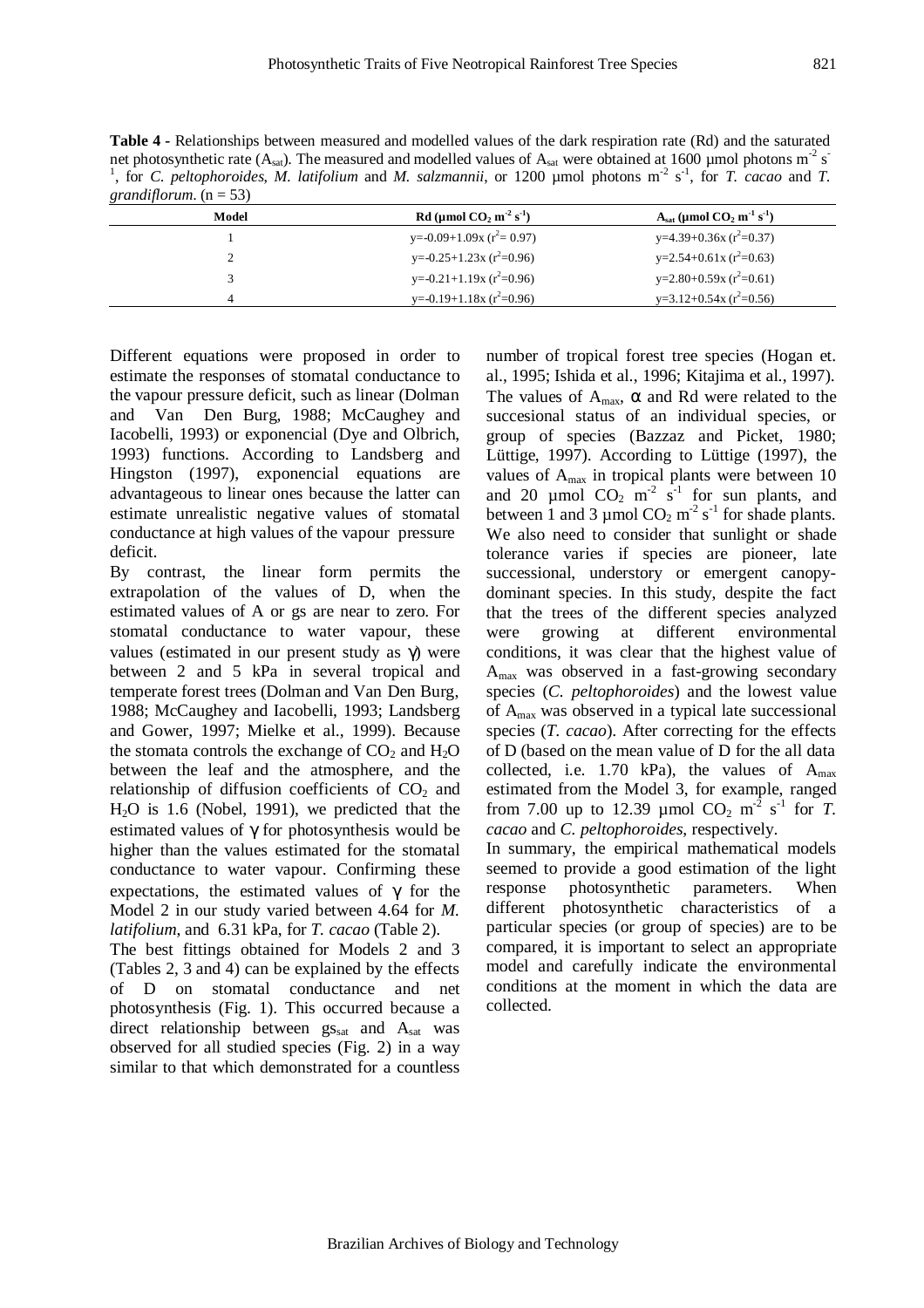

Figure 03 - Response of net photosynthetic rate (A) to changing photosynthetic photon flux density (PPFD) for five neotropical rainforest tree species: *C. peltophoroides* (CP), *M. latifolium* (ML), *M. salzmannii* (MS), *T. cacao* (TC) and *T. grandiflorum* (TG). The solid lines denote fitted data based on Model 3 (see Table 2). Open symbols are the measured values.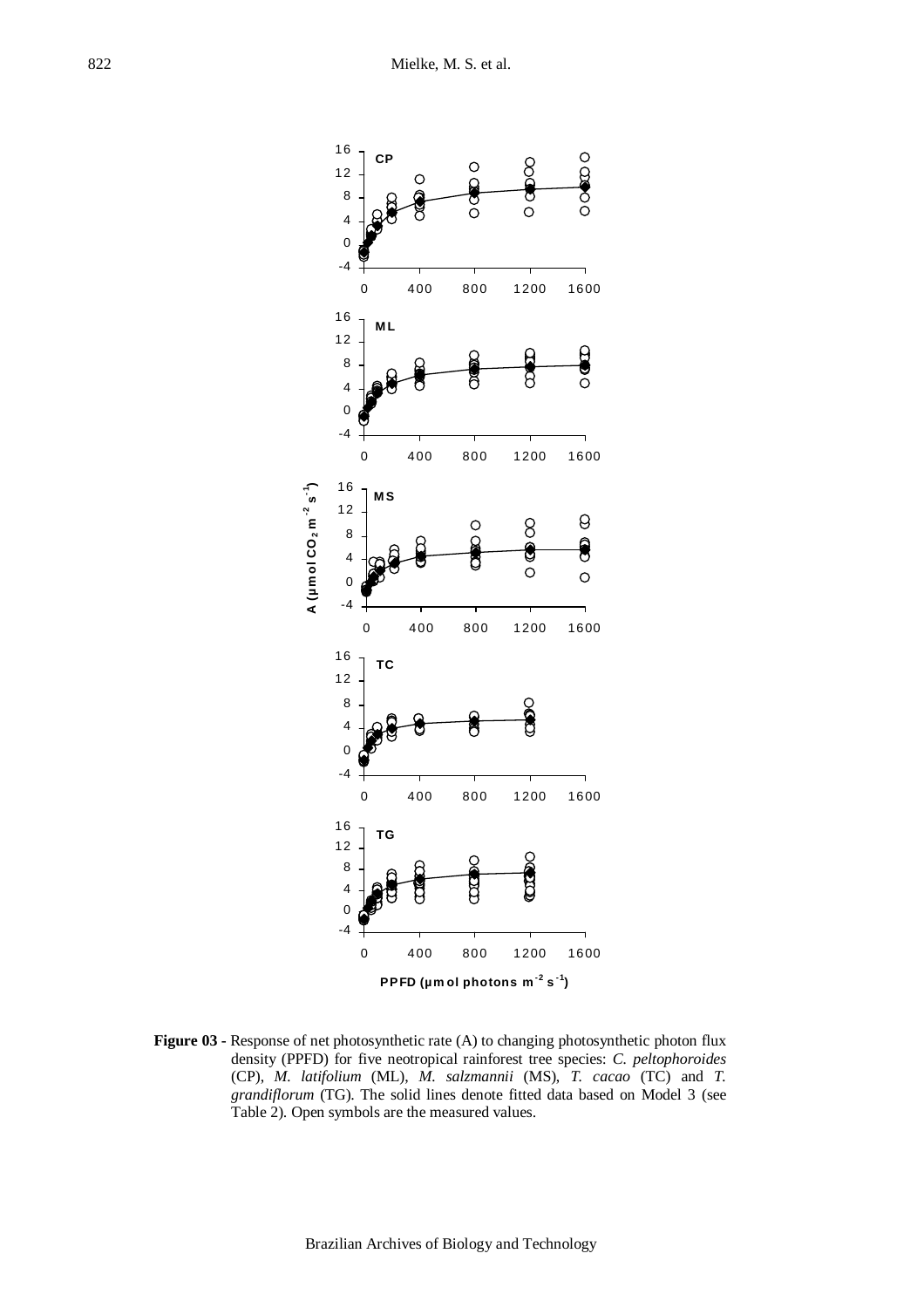When the vapour pressure deficit inside the chamber is not controlled, the incorporation of linear or exponencial functions that explains the effects of the leaf-to-air vapour pressure deficit on leaf gas exchange is a very good method to enhance the performance of the models.

#### **ACKNOWLEDGEMENTS**

We thank Luiz Alberto Mattos da Silva for the taxonomic identification of the species and Brenda Colleen Clifton for English revision of the manuscript. We also thank José Inácio Lacerda Moura and Valdemicks dos Santos Muniz for the assistance in the research facilities and during the experimental evaluations. The financial support to the investigation was provided by Universidade Estadual de Santa Cruz (UESC).

#### **RESUMO**

Medições das trocas gasosas foliares em diferentes níveis do densidade de fluxo de fótons fotossintéticamente ativos (PPFD) foram realizadas com o objetivo de comparar as características fotossintéticas de cinco espécies arbóreas de florestas úmidas neotropicais, com especial ênfase em modelos matemáticos empíricos para estimativa de parâmetros derivados das curvas de resposta à radiação luminosa e dos efeitos da diferença de pressão de vapor entre a folha e o ar (D) na taxa fotossintética em saturação luminosa  $(A_{max})$ . Os modelos analisados proporcionaram boas estimativas para os proporcionaram boas estimativas parâmetros derivados das curvas de resposta à radiação luminosa. Comparações entre as características fotossintéticas de diferentes espécies devem sempre considerar os modelos utilizados, seguidas de indicações pormenorizadas das condições microambientais no momento em que os dados foram coletados. Quando a diferença de pressão de vapor não for controlada artificialmente durante as medições, incorporação de uma função linear ou exponencial, explicando os efeitos de D nos parâmetros de trocas gasosas, é um excelente método para incrementar a performance dos modelos.

#### **REFERENCES**

- Aber, J. D.; Reich, P. B. and Goulden, M. L. (1996), Extrapolating leaf  $CO<sub>2</sub>$  exchange to the canopy: a generalized model of forest photosynthesis compared with measurements by eddy correlation. *Oecologia*, **106**, 257-265.
- Barker, M. G.; Press, M. C. and Brown, N. D. (1997), Photosynthetic characteristics of dipterocarp seedlings in three tropical rain forest light environments: a basis for niche partitioning. *Oecologia*, **112**, 453-463.
- Bazzaz, M. G. and Pickett, S. T. A. (1980), Physiological ecology of forest succession: a comparative review. *Annual Review of Ecology and Systematics*, **11**, 287-310.
- Beyschlag, W. R. and Ryel, R. J. (1998), Modelling leaf/canopy photosynthesis. In: Raghavendra, A. S.(Ed.). *Photosynthesis. A compreensive treatise*. Cambridge: Cambridge University Press. pp. 305-319.
- Day, M. E. (2000), Influence of temperature and leafto-air vapor pressure deficit on net photosynthesis and stomatal conductance in red spruce (*Picea rubens*). *Tree Physiology*, **20**, 57-63.
- Dolman, A. J. and Van Den Burg, G. J. (1988), Stomatal behavior in an oak canopy. *Agricultural and Forest Meteorology*, **43**, 99-108.
- Dye, P. J. and Olbrich, B. W. (1993), Estimating transpiration from 6-year-old *Eucalyptus grandis* trees: development of a canopy conductance model and comparison with independent sap flux measurements. *Plant*, *Cell and Environment*, **16**, 45-53.
- Ehleringer, J. R. and Cerling, T. E. (1995), Atmospheric  $CO<sub>2</sub>$  and the ratio of intercelullar to ambient  $CO<sub>2</sub>$ concentrations in plants. *Tree Physiology*, **15**, 105-111.
- Eschenbach, C.; Glauner, R.; Kleine, M. and Kappen, L. (1998), Photosynthesis rates of selected tree species in lowland dipterocarp rainforest of Sabah, Malaysia. *Trees*, **12**, 356-365.
- Evans, J. R.; Schortemeyer, M.; Farlane, N. and Atkin, O. K. (2000), Photosynthetic characteristics of 10 *Acacia* species grown under ambient and elevated atmospheric CO2. *Australian Journal of Plant Physiology*, **27**, 13-25.
- Farquhar, G. D.; von Caemmerer, S. and Berry, J. A. (1980), A biochemical model of the photosynthetic  $CO<sub>2</sub>$  assimilation in leaves of  $C<sub>3</sub>$  species. *Planta*, **149**, 78-90.
- Farquhar, G. D. and von Caemmerer, S. (1982), Modelling of photosynthetic response to environmental conditions. In: Lange, O. L.; Nobel, P. S.; Osmond, C. B. and Ziegler, H. (Eds.). *Encyclopedia of plant physiology*. Berlin: Springer. v. 12B. pp. 549-587
- Franks, P. J. and Farquhar, G. D. (1999), A relationship between humidity response, growth form and photosynthetic operating point in C3 plants. *Plant*, *cell and environment*, **22**, 1337-1349.